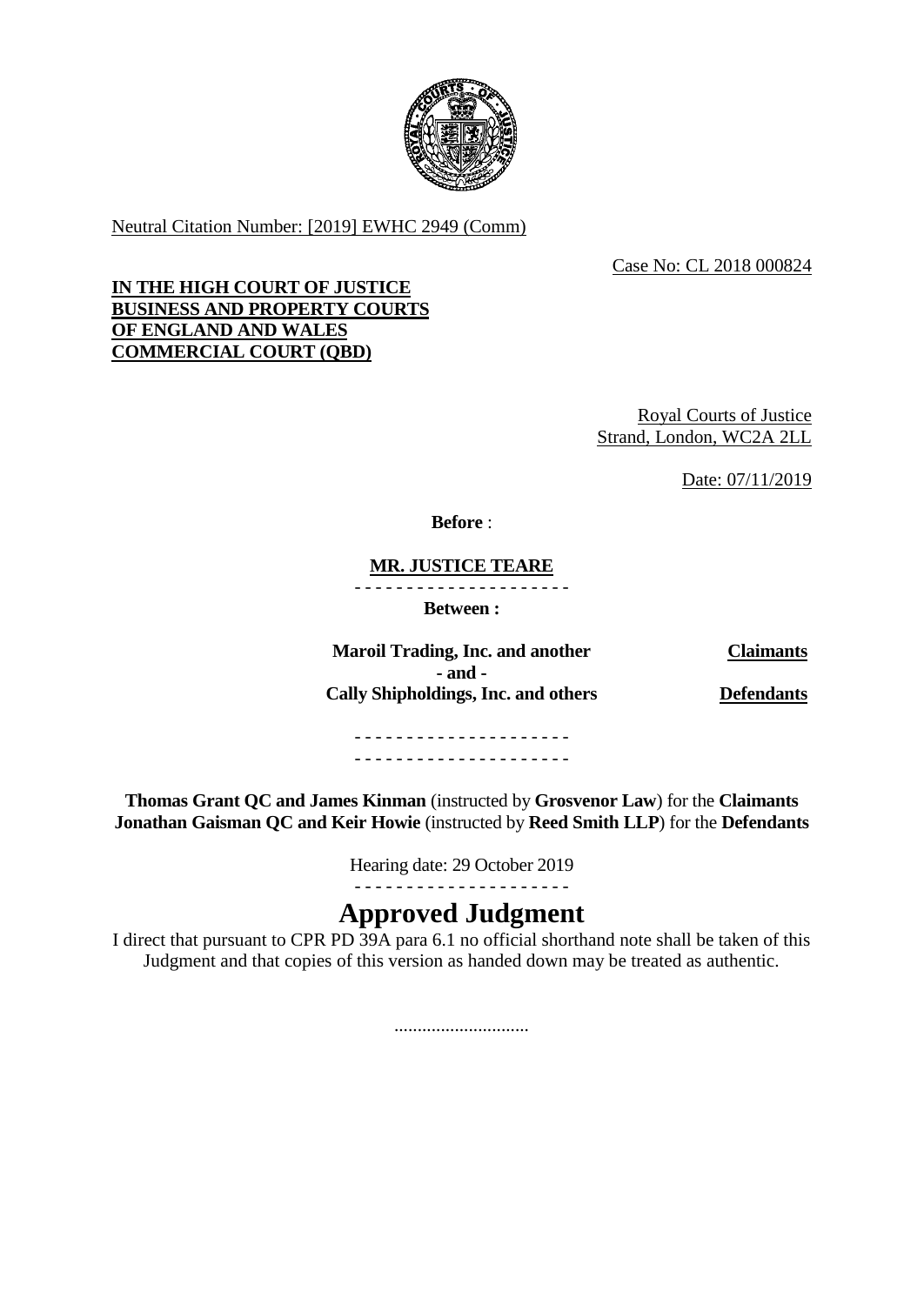### **Mr. Justice Teare :**

- 1. There are before the court (a) an application by the Claimants for summary judgment or strike out of certain allegations made by the Defendants and (b) an application by the Defendants for permission to re-amend their Points of Defence. Although the present action was issued in 2018 the parties have been involved in litigation with each other since 2006.
- 2. The procedural history leading up to the applications before the court has been described by the Claimants as "moderately complicated" and by the Defendants as "complicated". The history involves a number of claims, judgments and settlements. It suffices to state the following, which I take, in the main, from the Defendants' skeleton argument:
	- i) The Claimants are owned and controlled by Mr. Wilmer Ruperti, a Venezuelan businessman.
	- ii) In 2006 the Defendants (described in the Claimants' skeleton argument as a collection of shipping companies) brought an action against Mr. Ruperti and others alleging the taking of secret profits. In 2012 they obtained judgment for about US\$78 million. In September 2013 a settlement was concluded under which Mr. Ruperti was required to pay US\$40 million by instalments.
	- iii) The Defendants began enforcement proceedings in England, Florida and Switzerland. The last of those involved a criminal prosecution in the course of which the Swiss public prosecutor obtained disclosure of certain documents which he provided to the Defendants. They included a Payment Agreement dated December 2014 between the Claimants and PDVSA, the Venezuelan state-owned oil company, pursuant to which substantial sums were to be paid by PDVSA to the Claimants.
	- iv) In March 2015 Mr. Ruperti paid US\$25.5 million to the Defendants under the September 2013 settlement agreement.
	- v) A dispute arose as to whether Mr. Ruperti had discharged his debt to the Defendants, which dispute was resolved in favour of Mr. Ruperti by Andrew Smith J. in April 2015.
	- vi) Permission to appeal was granted by Longmore LJ but in September 2016 the appeal was compromised by another settlement agreement.
	- vii) The Claimants' claim in these proceedings is brought under the confidentiality provisions in the 2016 settlement agreement (in particular clause 7.3) which provide as follows:
		- "7. Confidentiality

7.1 Save to the extent required by law, applicable regulation (including any disclosure required in company financial statements) or for the purpose of enforcing this Agreement, the Parties agree to keep confidential the existence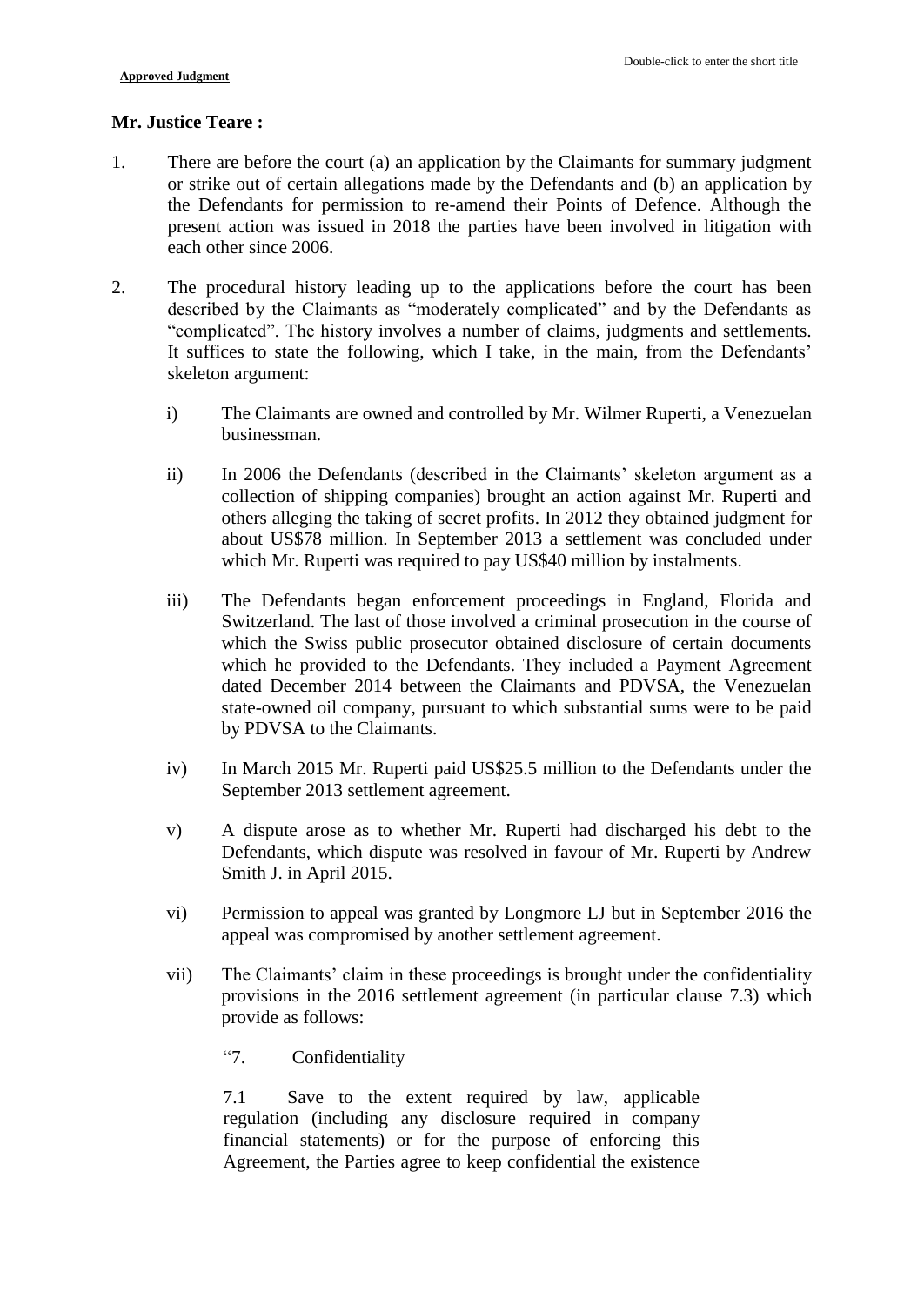and terms of this Agreement, the background and negotiations leading to it and any correspondence or other documents recording such background and negotiations (the "**Confidential Information**"). No disclosure of Confidential Information shall be made without the prior written consent of the other Parties, such consent not to be unreasonably withheld.

7.2 The Novoship Companies acknowledge that they, including their advisors, lawyers and investigators, have obtained information during the course of the London Proceedings, the Florida Proceedings and the Swiss Proceedings concerning the Ruperti Parties and the Released Parties, which is private and sensitive, including personal, financial and business information (the "**Sensitive Information**").

7.3 The Novoship Companies undertake that they, their servants, agents, advisers and investigators will keep all the Sensitive Information confidential and will not use or disclose Sensitive Information without the prior written consent of Mr. Ruperti save to the extent required by law.

7.4 Each of the Parties shall assert claims to common interest privilege and/or legal professional privilege and/or confidentiality over any Confidential Information or Sensitive Information to the maximum extent permissible by law and shall notify the disclosing Party of any breach or suspected breach of this clause by any person as soon as it becomes aware of it and shall comply with any reasonable request by the disclosing Party to prevent or restrain a breach or suspected breach of this Agreement or any infringement or suspected infringement, whether by court proceedings or otherwise. Nothing in this Agreement and no action taken pursuant to this Agreement shall be taken as waiving any claim by any Party to privilege over any of the Confidential Information or Sensitive Information. No Party shall have the authority to waive any applicable privilege on behalf of the other Parties, nor shall any waiver of an applicable privilege by the conduct of any one Party be construed to apply to the other Parties.

7.5 Each Party hereby irrevocably consents to the other Parties disclosing the terms of this Agreement to their shareholders, legal representatives, auditors, accountants, insurance brokers or other relevant professional advisers and to their insurers, provided in each case that the recipient of the disclosure undertakes to keep those terms confidential subject to the qualifications set out in Clause 7.1.

7.6 Where there has been publication of the Confidential or Sensitive Information in the press or other media, the Parties shall be released from the obligations set out in this clause to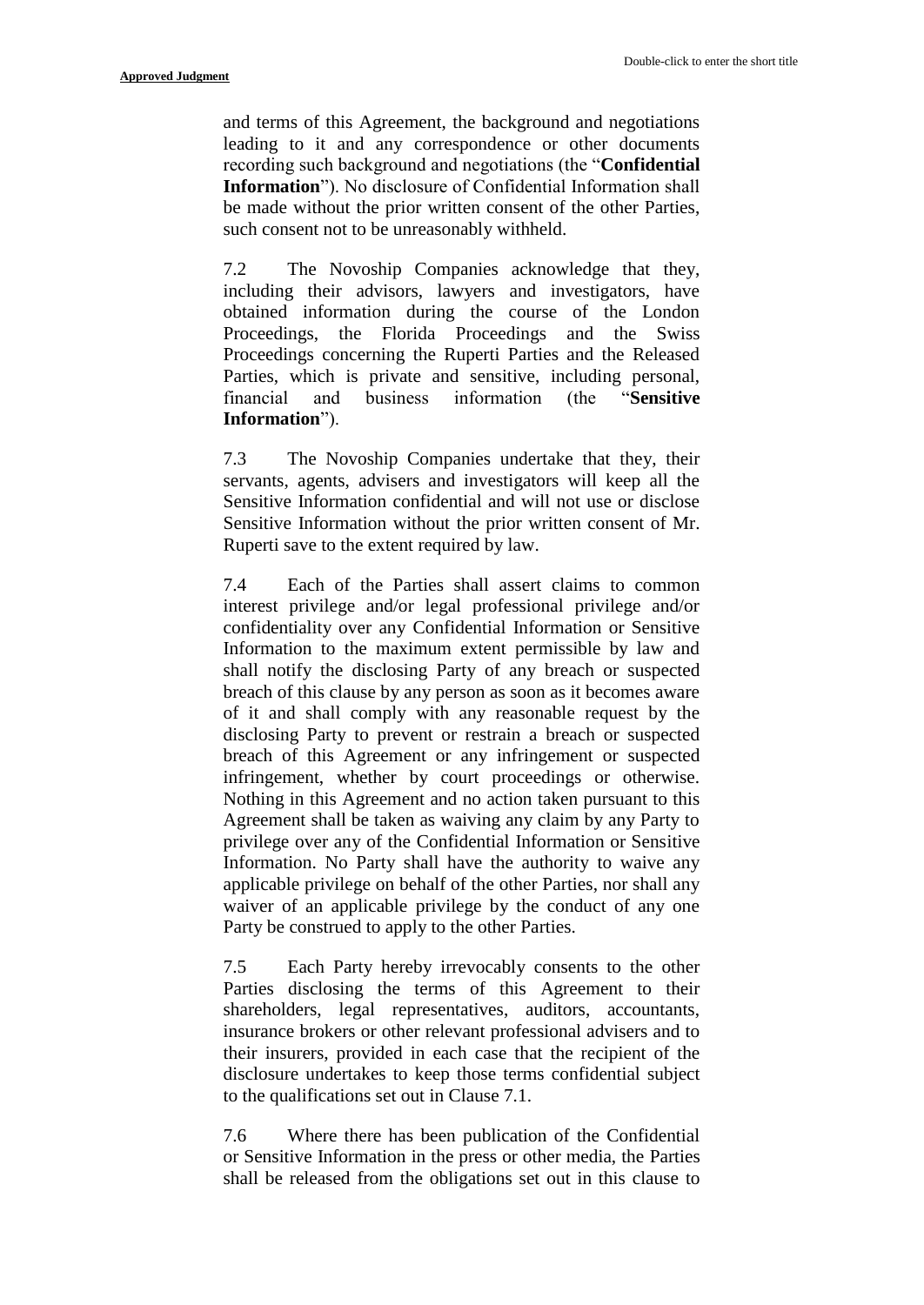the extent necessary to comment on the Confidential or Sensitive Information so published in order to protect the reputation of the Party making the comment or to correct or clarify any misinformation that has been published or in order to cause the publication of a rebuttal. For the avoidance of doubt, where the initial publication of the Confidential or Sensitive Information was made with the consent or cooperation of any Party, that Party shall not be released from the obligations set out in this clause nor from any liability to any other Parties for any breach of such obligations.

7.7 To the extent permitted by law none of the Parties to this Agreement will make any public or private statement that is critical or disparaging of any other Parties.

7.8 Provided Completion has occurred, the Parties' rights and obligations under this clause shall continue in full force and effect notwithstanding the termination of this Agreement for any reason whatsoever."

- viii) In October 2016 a Mr. Hall provided to a Mr. Sargeant copies of documents obtained in the Swiss enforcement proceedings, including the Payment Agreement. Mr. Hall had been engaged by the Defendants in February 2014 to investigate Mr. Ruperti's assets and had obtained copies of the documents in that capacity. However, when he provided copies to Mr. Sargeant he was acting for another client, Mr. Mohammed Al-Saleh, and was no longer acting for the Defendants. (This is not common ground but for the purposes of the present applications it must be assumed to be the case.) There is evidence that in return for the copies Mr. Sargeant provided Mr. Hall with a video of Mr. Sargeant's brother engaged in sexual acts. Mr. Sargeant's brother was in dispute with Mr. Al-Saleh.
- ix) The documents provided to Mr. Sargeant led to further proceedings against the Claimants brought by Mr. Sargeant's company, Latin American Investments Limited and another company. In those proceedings it was alleged that by receiving payments from PDVSA the Claimants, who were in a joint venture with Latin American, had made secret profits. A Worldwide Freezing Order (for sums collectively totalling about US\$83 million) was obtained and in November 2017 the claims were settled by the Claimants who agreed to pay a substantial sum in three tranches. It is said that only the first tranche was paid, and that a further settlement was concluded thereafter, under which additional payments have been made.
- x) The present proceedings have been brought by the Claimants against the Defendants. They allege that when Mr. Hall provided the documents to Mr. Sargeant there was a breach by the Defendants of the 2016 settlement agreement, in particular of clause 7.3, entitling the Claimants to damages in the amount of their liability to Latin American as settled, the costs of those proceedings and the losses caused to the Claimants by the Worldwide Freezing Order. The Defendants deny any breach or liability to the Claimants.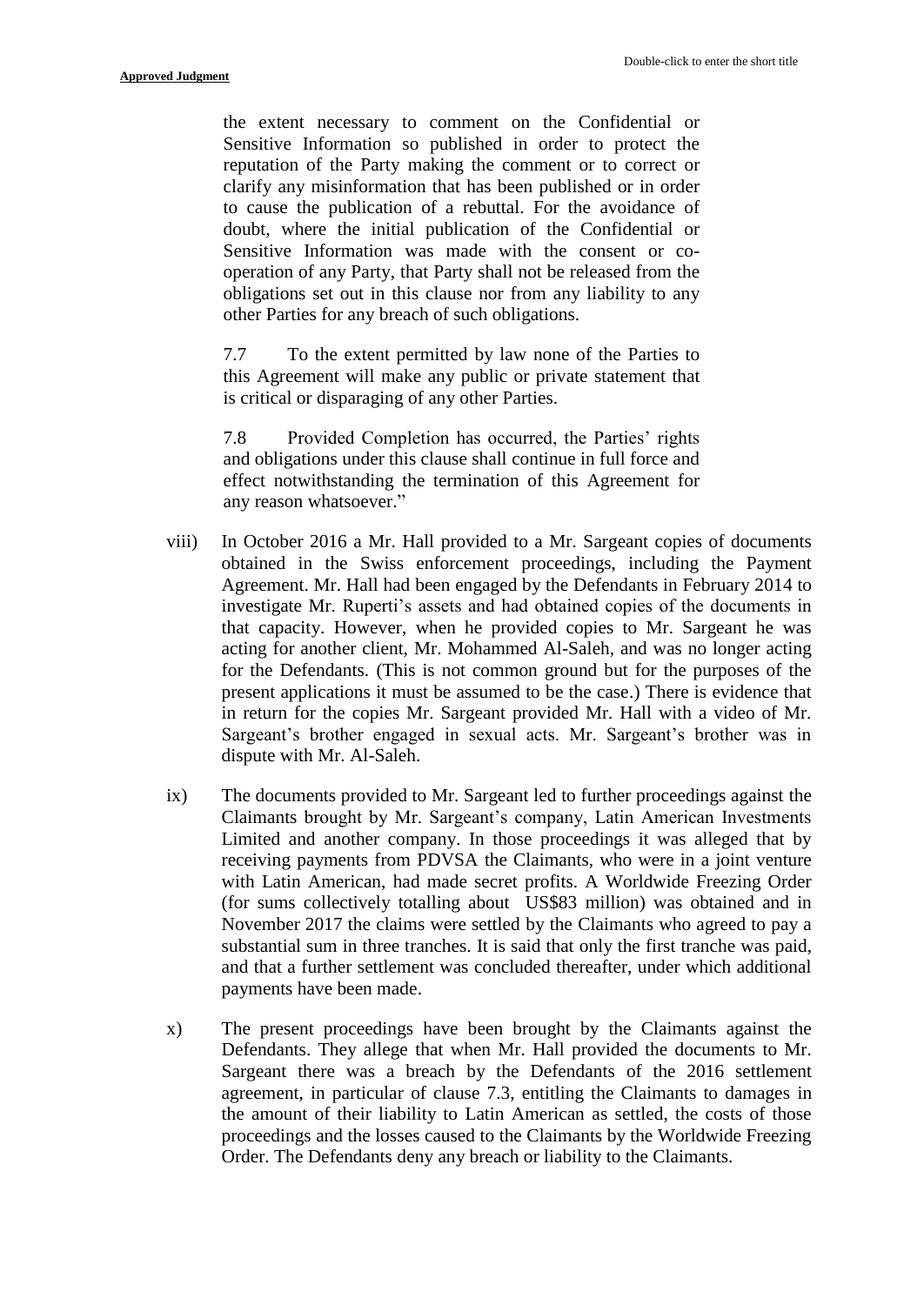- 3. It is against that background that the Claimants have issued an application for summary judgment or strike-out and the Defendants have sought permission to reamend their defence.
- 4. There are three issues for the court to determine. In essence they are:
	- i) Is there a real issue to be tried that, as contended by the Defendants, the disclosure of the Payment Agreement was not a breach of the 2016 settlement agreement because it had ceased to be a private document in April 2015 when it was referred to in evidence before Andrew Smith J. and in his judgment;
	- ii) Is there a real issue to be tried that there can be no breach of the 2016 settlement agreement for disclosure made by Mr. Hall when he was not acting as the Defendants' agent or investigator;
	- iii) Is there a real issue to be tried that, if the Claimants were in truth liable to Latin American, there was a public interest in the Swiss Proceedings Documents being disclosed such that there has been no breach of the 2016 settlement agreement, or at any rate no enforceable breach.
- 5. The Claimants' case is that each of these issues is a short point of law and can be determined by this court in their favour on a summary basis. The Defendants' case is that the court is only concerned with the question whether the points raised by the Defendants are not hopeless or fanciful but are properly arguable.
- 6. I was referred to the decision of Lewison J. in *Easyair Ltd. v Opal Telecom Ltd.* [2009] EWHC 339 (Ch) which set out the principles which determine whether it is appropriate to grant summary judgment. In particular, a realistic defence is one "which carries some conviction" and is "more than merely arguable". Lewison J. said that the court "should hesitate about making a final decision without a trial, even where there is no obvious conflict of fact at the time of the application, where reasonable grounds exist for believing that a fuller investigation into the facts of the case would add to or alter the evidence available to the trial judge and so affect the outcome of the case."
- 7. I was also referred to the decision of the Court of Appeal in *TFL Management Services v Lloyds TSB Bank plc* [2014] 1 WLR 2006 where Floyd LJ, after referring to *Easyair*, added that

"the court should still consider very carefully before accepting an invitation to deal with single issues in cases where there will need to be a full trial on liability involving evidence and crossexamination in any event, or where summary disposal of the single issue may well delay, because of appeals, the ultimate trial of the action ………….Moreover, it does not follow from Lewison J.'s seventh principle that difficult points of law, particularly those in developing areas, should be grappled with on summary applications………Such questions are better decided against actual rather than assumed facts. On the other hand it may be possible to say that the trajectory of the law will never on any view afford a remedy."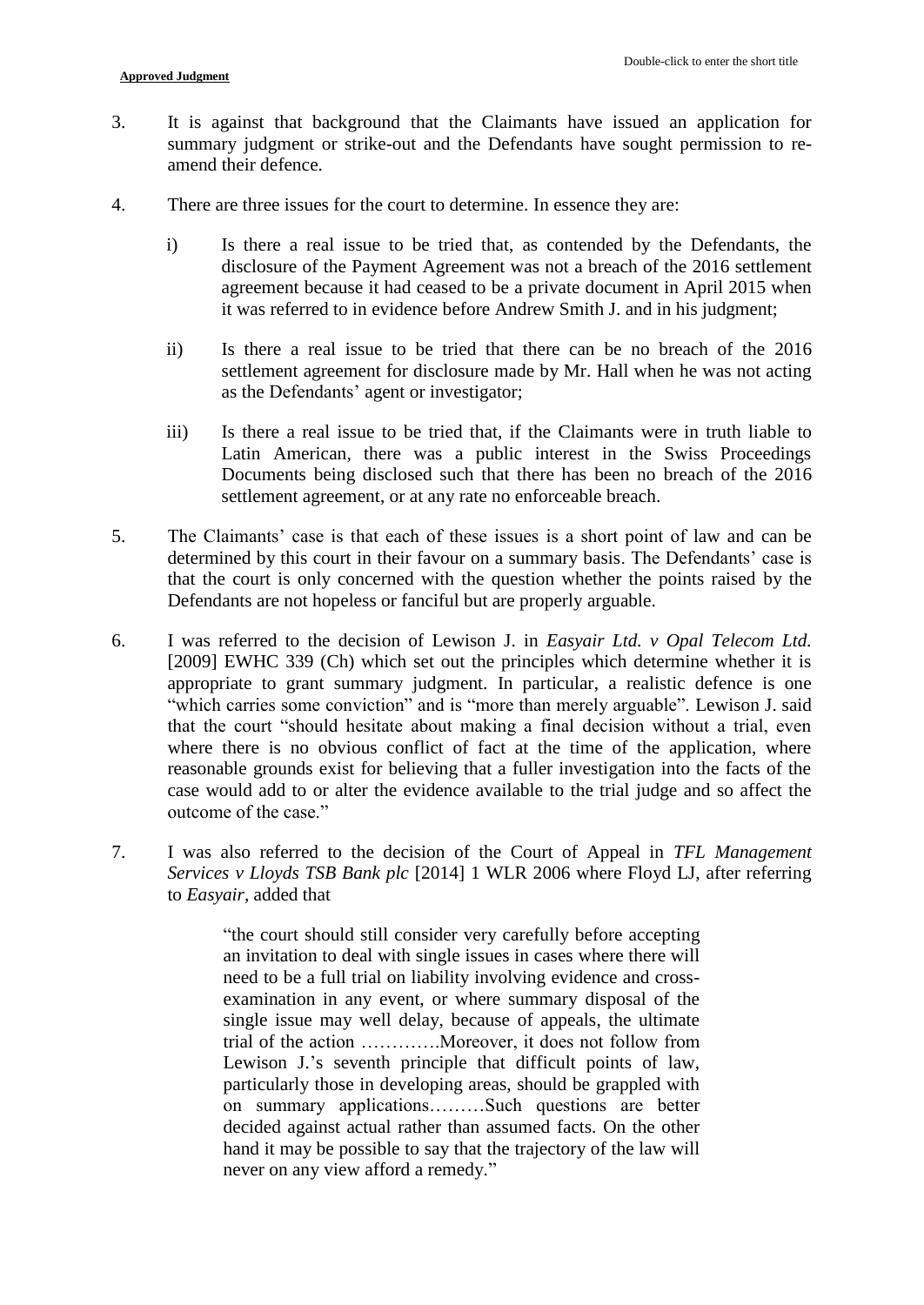#### The first issue; the public domain point

- 8. It is necessary to summarise the reference made to the Payment Agreement in open court before Andrew Smith J. and the reference made by the judge to that agreement in his April 2015 judgment. Mr. Ogden of the Defendants' then solicitors referred to and described the Payment Agreement in his witness statement and exhibited the original version in Spanish. There is no dispute that the Payment Agreement was thus referred to in open court. In his judgment Andrew Smith J. recited in paragraph 3 that that "the Ruperti Defendants anticipated that they would receive funds from negotiating a settlement with some unrelated third parties, to whom I shall refer as PDVSA". In paragraph 8 the judge further recited that "on 13 March 2015 the Ruperti Defendants, having received payment under a settlement of the PDVSA matter, transferred US\$25,558,345.74 to the account specified in the Settlement Agreement." The judgment was of course a public judgment in the public domain.
- 9. "Sensitive Information" in clause 7.2 refers to "private and sensitive information, including personal, financial and business information." Thus the obligation in clause 7.3 to keep the information confidential assumes that it remains private. Both parties referred to the observation of Lord Goff in *Attorney-General v Observer Limited* [1990] 1 AC 109 at p.282C-D that confidential information is normally regarded as having entered the public domain when it has become "so generally accessible that, in all the circumstances, it cannot be regarded as confidential." In the absence of any other test the parties addressed the question whether the Payment Agreement and its contents were private by reference to that test.
- 10. On behalf of the Defendants the "simple" submission was made that something contained in a public judgment cannot sensibly be described as private. Thus, there was no privacy in the fact that Mr. Ruperti had concluded a settlement with PDVSA by early 2015 and had received substantial sums under it. The position was said to be *a fortiori* where, as in this case, a copy of the very agreement had been filed in evidence and referred to in open court and a non-party could seek a copy of it under CPR 5.4C(2).
- 11. On behalf of the Claimants it was submitted that the judgment did not place the contents of the Payment Agreement into the public domain and that the mere fact that a member of the public could make an application under CPR 5.4C(2) for a copy of the Payment Agreement was not sufficient to place the Payment Agreement into the public domain.
- 12. I accept that the judgment itself only placed in the public domain the matters referred to in the judgment, namely, that Mr. Ruperti was engaged in negotiations with PDVSA about reaching a settlement, that a settlement with PDVSA was reached and that payments were made under it to Mr. Ruperti. The contents of the settlement with PDVSA were not referred to in the judgment. However, the contents of the Payment Agreement were before the court and had been referred to in open court. Thus a member of the public could make an application for a copy of the Payment Agreement pursuant to CPR 5.4C(2). Any such application would be decided in accordance with the principles explained in *Cape Intermediate Holdings v Dring* [2019] UKSC 38. It is to be noted that in paragraph 46 of Baroness Hale's judgment she said: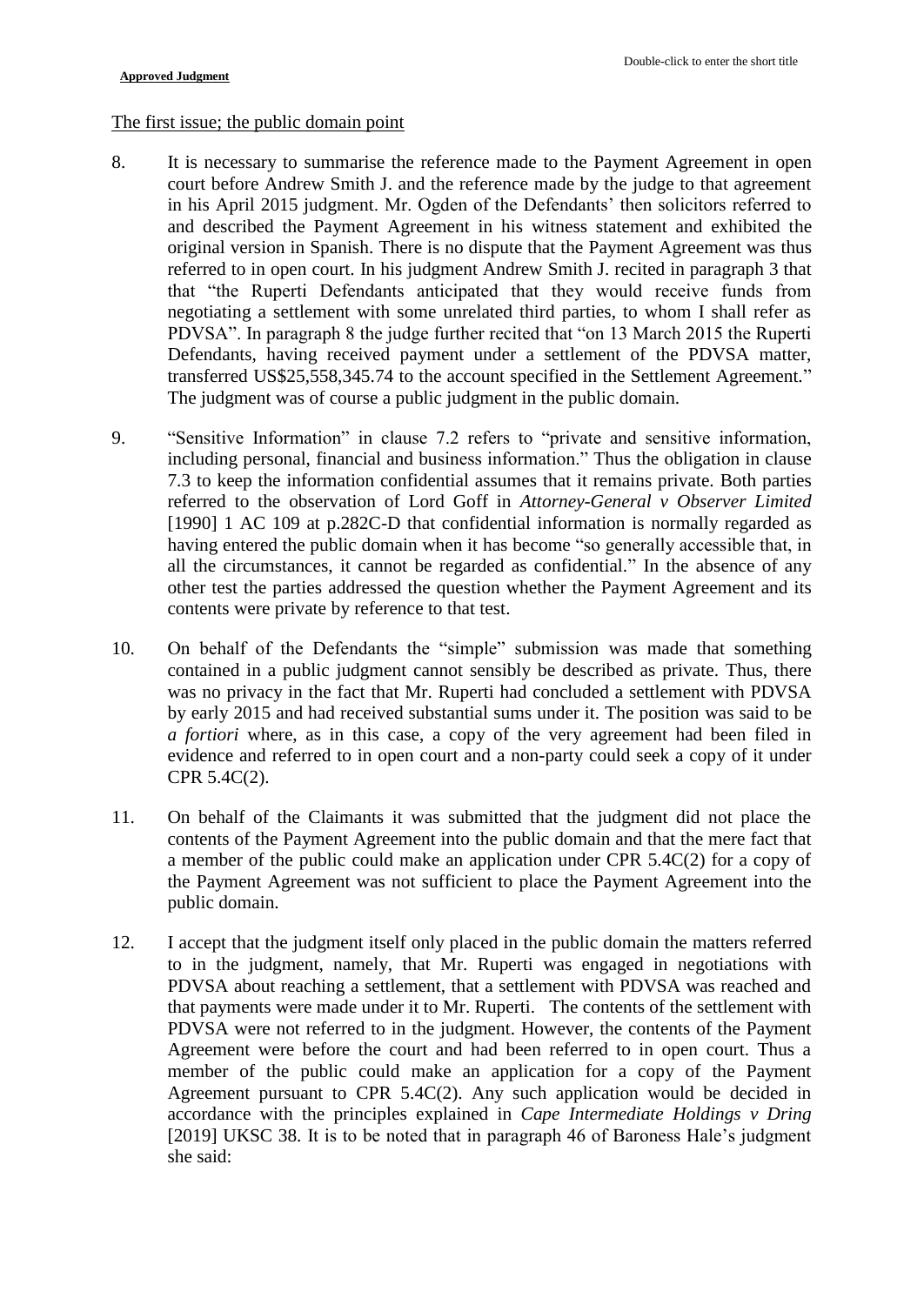"There may be very good reasons for denying access. The most obvious ones are national security, the protection of the interests of children or mentally disabled adults, the protection of privacy interests more generally, and the protection of trade secrets and commercial confidentiality."

- 13. I was referred to evidence which showed that in April 2015 the journal Tradewinds reported that Andrew Smith J. had referred to "a settlement deal with state oil company PDVSA" and that that report had led to enquiries being made of Mr. Ruperti by or on behalf of Latin American. Mr. Ruperti apparently said that the report was untrue. Counsel for the Claimants objected that these facts had not been pleaded. But the court, on an application of this nature, is entitled to have regard to such evidence as might be before the court at trial.
- 14. There is no evidence that an application under CPR 5.4C(2) was made by Latin American (or indeed by anyone). But if such an application had been made by Latin American the basis of the application would have been that it required to see a copy of the Payment Agreement because it was believed to contain evidence that Mr. Ruperti had received money from PDVSA which should have been shared with Latin American pursuant to the terms of a joint venture. It is not known what the court's response would have been in circumstances where Mr. Ruperti may have resisted disclosure. But there must, it seems to me, be a realistic prospect that such an application would have been successful.
- 15. In those circumstances there is in my judgment a real prospect that at trial the court would hold that by reason of (i) the judgment, (ii) the reference to the Payment Agreement in open court and (iii) the availability of an application under CPR 5.4C(2) for a copy of the Payment Agreement (which application had a real prospect of success), the Payment Agreement was "so generally accessible that, in all the circumstances, it cannot be regarded as confidential" or as "private", within the meaning of the 2016 settlement agreement.
- 16. Reliance was placed by the Claimants on clause 7.6 of the 2016 settlement agreement. It was suggested that it "expressly contemplates that a party's obligation to keep sensitive information confidential can continue even in circumstances in which that information has been reported in the press or other media." The contrary argument advanced by the Defendants was that "the clause does no more than provide that where Sensitive Information is published in the press, the parties may use Sensitive Information …………to the extent necessary to respond to such a development. This does not imply any general departure from the common law position that there is no confidentiality in material which is in the public domain. Still less does it imply that material can qualify as Sensitive Information where it had entered the public domain before the Settlement Agreement was even concluded."
- 17. I was left unpersuaded by the Claimants that clause 7.6 had any application where the information in question was, at the inception of the agreement, in the public domain so that it was not private.
- 18. Reliance was also placed by the Claimants on the "evidence" (in reality the summary of a legal submission) of their solicitor Mr. Hastings that "the parties to the [2016 settlement agreement] were aware at the time at which they entered that agreement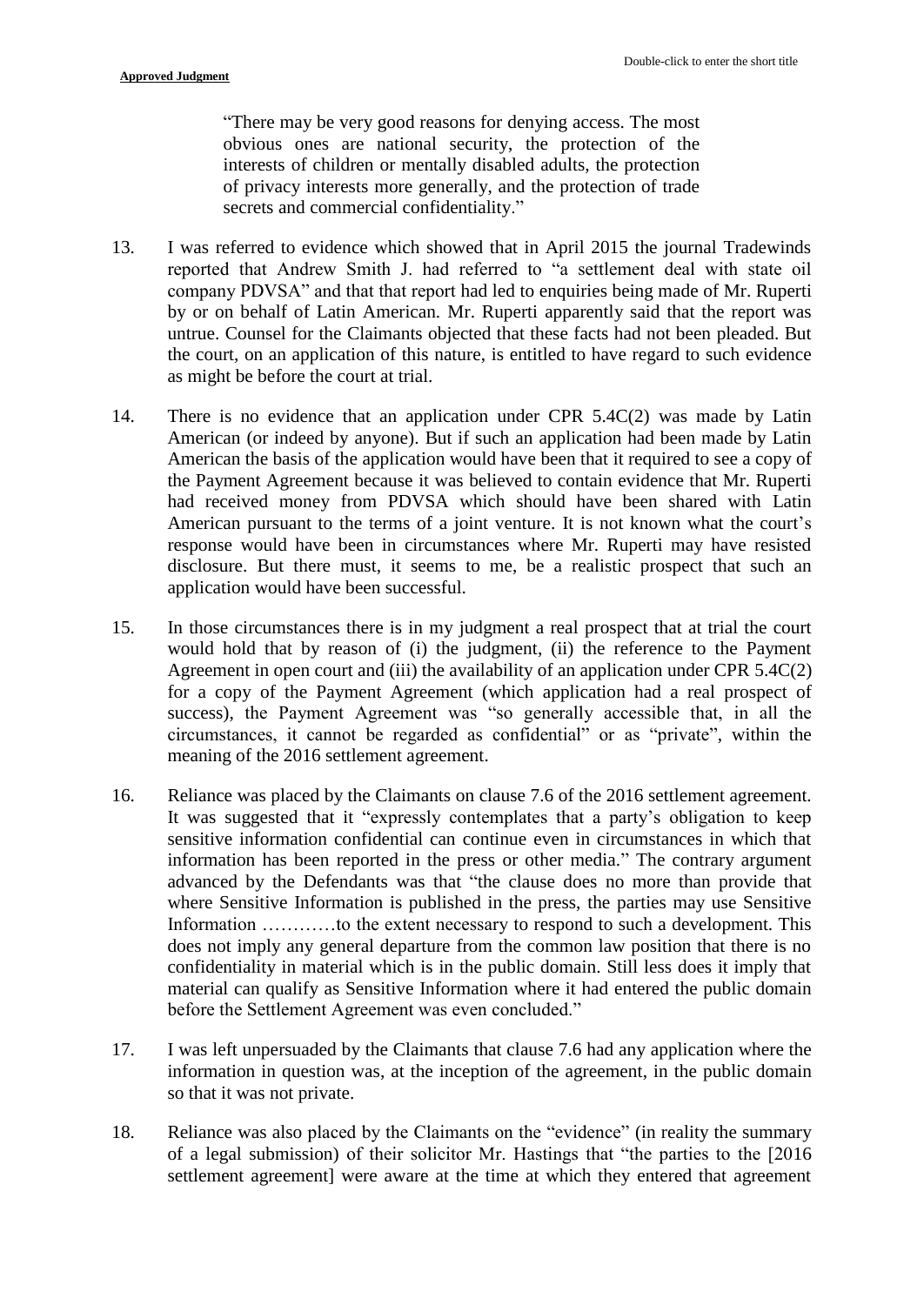that the Swiss Proceedings Documents (among others) were originally held by the Maroil Parties' bankers (Sparkasse) subject to a duty of confidentiality, the disclosure of which was forcibly compelled by the Swiss authorities to the Novoship Parties, and so the only basis on which the Novoship Parties had obtained copies of the Swiss Proceedings Documents was through compelled disclosure from a party who held them subject to confidentiality duties to the Maroil Parties. Further, at the time the [2016 settlement agreement] was entered into, the Swiss Proceedings Documents remained unknown to the public; the Swiss authorities had not disseminated them wider than providing them to the Novoship parties and as a matter of fact they were unknown to anyone other than a very limited body of people." This background or context was relied upon by counsel to submit that as at the date of the 2016 settlement agreement the status of the Payment Agreement was the same as that of the other Swiss Proceedings Documents. But the context or background relied upon omits mention of the 2015 judgment and of the fact that the Payment Agreement had been referred to in open court.

- 19. Although this issue is said by the Claimants to be an issue of law it is, in my judgment, a mixed question of law and fact (or at any rate a question of construction to be determined having regard to the factual context). The question is whether, in the light of the judgment of 2015, the Payment Agreement was no longer a private document. I consider that the Defendants' argument that the Payment Agreement was not private as at the date of the 2016 settlement agreement has a realistic prospect of success, that is, it is one which carries some degree of conviction.
- 20. It is said that all relevant facts are now known but I am reluctant to determine this question on a summary basis in circumstances where much will turn upon an assessment of the factual context. I consider that much the safer course is to determine the matter at trial after all the evidence has been considered (in particular evidence as to Latin American's knowledge of the judgment) and the relevant factual background has been determined by the court.
- 21. I therefore grant permission for this re-amendment to be made (and, if it is necessary to state, refuse to strike it out).

## Issue 2; the capacity point

- 22. This is described by the Claimants as a "short point of construction". Perhaps it is, but it is also an important one. For, as stated by the Defendants, "determination of this point in favour of the Defendants ….will in fact be dispositive of the entire case" (assuming that Mr. Hall was not acting as an agent of the Defendants at the material time).
- 23. The court's task is to identify the meaning which clause 7.3 would reasonably be understood to bear having regard to the background reasonably available to both parties. In identifying that meaning it is necessary to consider both the wording of the clause and its commercial consequences; see *Wood v Capita Insurance Services Ltd.* [2017] AC 1173. As the Court of Appeal has recently observed in *Ark Shipping Company LLC v Silverburn Shipping (IOM) Ltd.* [2019] EWCA Civ 1161 at paragraph 41 per Gross LJ it is sufficient to refer to Lord Hodge's "synthesis as to interpretation":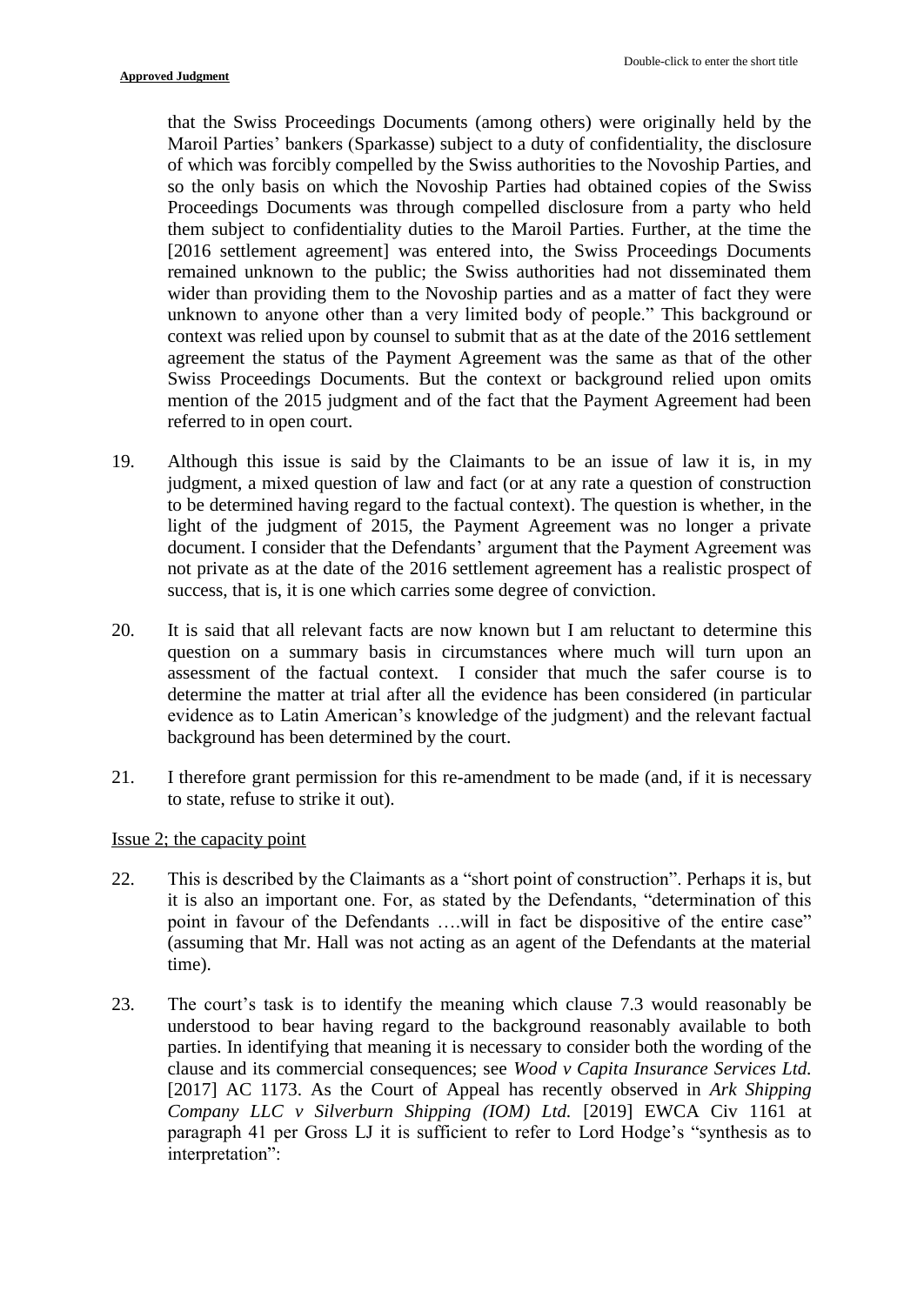"41. Rather than adding to an all too well travelled area, it suffices to adopt (with respect) Lord Hodge's synthesis as to interpretation in *Wood v Capita Insurance Services Ltd* [2017] UKSC 24; [2017] AC 1173, at [10] – [15]:

"10. The court's task is to ascertain the objective meaning of the language which the parties have chosen to express their agreement. It has long been accepted that this is not a literalist exercise focused solely on a parsing of the wording of the particular clause but that the court must consider the contract as a whole and, depending on the nature, formality and quality of the drafting of the contract, give more or less weight to elements of the wider context in reaching its view as to that objective meaning……[including] the potential relevance….of the factual background known to the parties at or before the date of the contract, excluding evidence of the prior negotiations…..

11. ….Interpretation is….a unitary exercise; where there are rival meanings, the court can give weight to the implications of rival constructions by reaching a view as to which construction is more consistent with business common sense…..

12. This unitary exercise involves an iterative process by which each suggested interpretation is checked against the provisions of the contract and its commercial consequences are investigated…..

13. Textualism and contextualism are not conflicting paradigms in a battle for exclusive occupation of the field of contractual interpretation. Rather, the lawyer and the judge, when interpreting any contract, can use them as tools to ascertain the objective meaning of the language which the parties have chosen to express their agreement…..

15. The recent history of the common law of contractual interpretation is one of continuity rather than change. One of the attractions of English law as a legal system of choice in commercial matters is its stability and continuity, particularly in contractual interpretation."

See too, Popplewell J's helpful summary, in *The Ocean Neptune* [2018] EWHC 163 (Comm); [2018] 2 All ER 108, at [8], together with that of Carr J in the present case, at [26]."

24. In support of the Claimants' case on construction reliance was (again) placed, in counsel's oral submissions, on the "evidence" of Mr. Hastings as to the context in which the 2016 settlement agreement was made. I have already summarised that earlier in this judgment. It was then submitted that on the true construction of clause 7.3 the Defendants had agreed to procure that their investigator, Mr. Hall, who had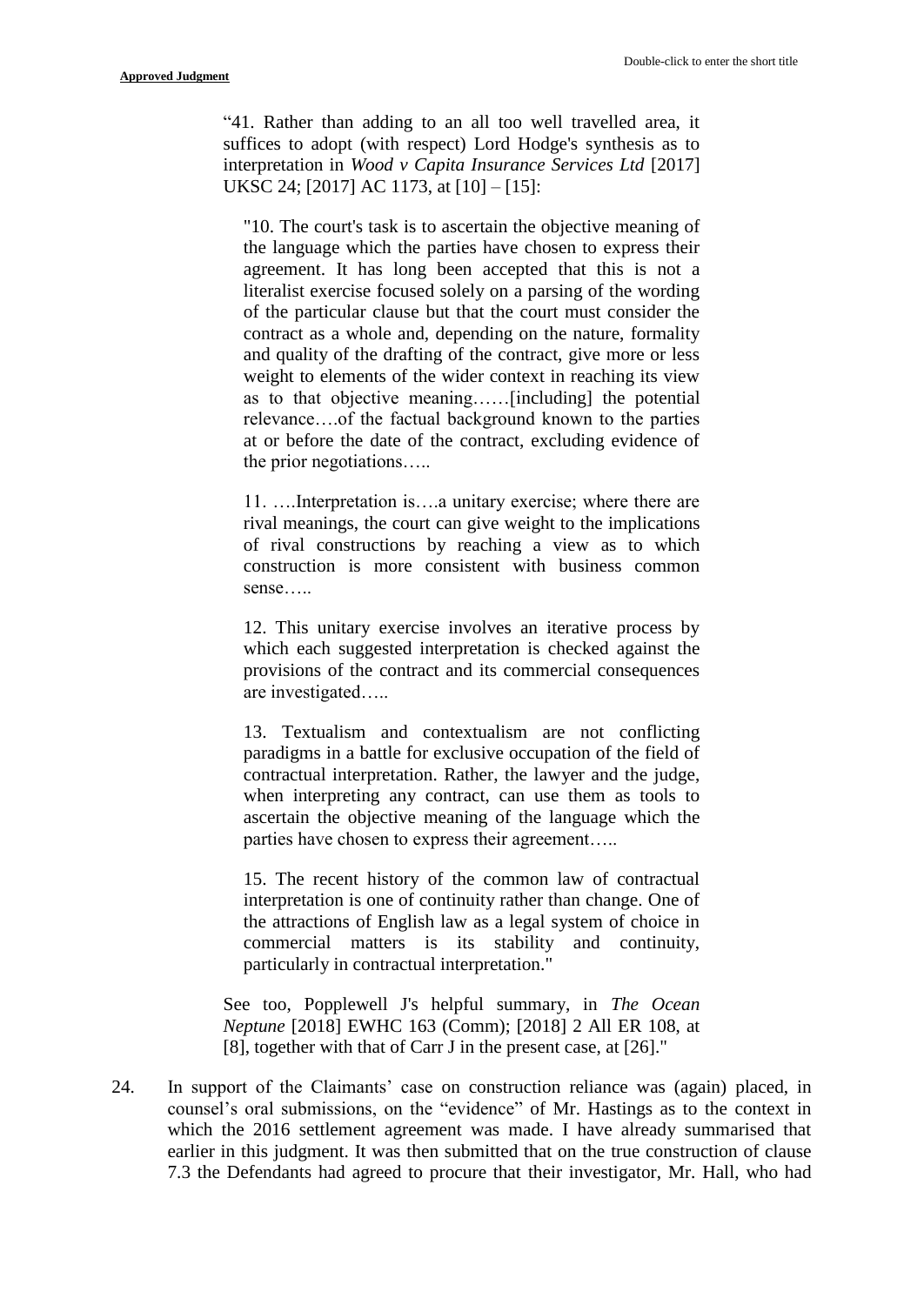obtained information during the course of the Swiss Proceedings would keep that information confidential. In support of that construction it was noted that clause 7.1 (which concerned the confidentiality of the 2016 settlement agreement) referred, simply, to "the Parties" agreeing to keep the settlement agreement confidential whereas clauses 7.2 and 7.3 referred not only to the Defendants but also to their advisors, lawyers and investigators (in clause 7.2) and to their servants, agents, advisers and investigators (in clause 7.3). The difference in language between clause 7.1 on the one hand and clauses 7.2 and 7.3 on the other hand was said to indicate that in the case of clause 7.3 the Defendants' obligation was not merely that they would not breach the confidentiality of the Payment Agreement but that they agreed to procure that those investigators who had in fact obtained the confidential information would not disclose it.

- 25. The contrary argument advanced on behalf of the Defendants was that clause 7.2 was concerned with what the Defendants themselves had received and that clause 7.3 contained an undertaking as to their own conduct. The reference to servants and agents (and others) was explained by the fact that a company can only act through such people. On that basis there would be no breach of clause 7.3 if a person such as Mr. Hall disclosed sensitive information at a time when he was not an agent or investigator acting on behalf of the Defendants. Clause 7.3 did not refer to *former* agents or investigators. That construction was consistent with the common law pursuant to which the Defendants would not be liable for disclosure by a former agent or investigator.
- 26. Both parties made submissions as to the commercial consequences of the other's interpretation. The Claimants said that, on the Defendants' construction, they would receive no protection if an investigator who had received sensitive information had his own reasons for later disclosing the information to another. The Defendants said that, on the Claimants' construction, the Defendants would assume a responsibility which was unlimited in time, amount or otherwise and would extend to actions of persons over whom they had no control.
- 27. In circumstances where the drafting of clause 7.2 and 7.3 was arguably sloppy (see the different language of clauses 7.2 and 7.3) it was submitted on behalf of the Defendants that the court should be careful before concluding that the Defendants had assumed the suggested unlimited liability.
- 28. I consider that, in circumstances where both parties have relied upon the factual context in which the clause falls to be construed, I should decline the invitation to determine this "simple" but important issue of construction now. The Claimants have relied upon the history as to how the Payment Agreement was acquired by Mr. Hall and the Defendants have said that there was in fact scope for further disputes to arise under the 2016 settlement agreement so that it was realistic to suggest that the Defendants might engage third party agents or investigators in the future (which would explain the reference to them in clause 7.3). These matters are likely to be the subject of evidence at the trial with the result that it would not be safe to decide the meaning of clause 7.3 now. Further, any decision now as to the meaning of clause 7.3 would almost certainly lead to an appeal which would disrupt the management of this case towards trial. The safer and more efficient course appears to me to determine the issue of construction in the light of all the evidence which will be available at trial and the findings which will made by the court.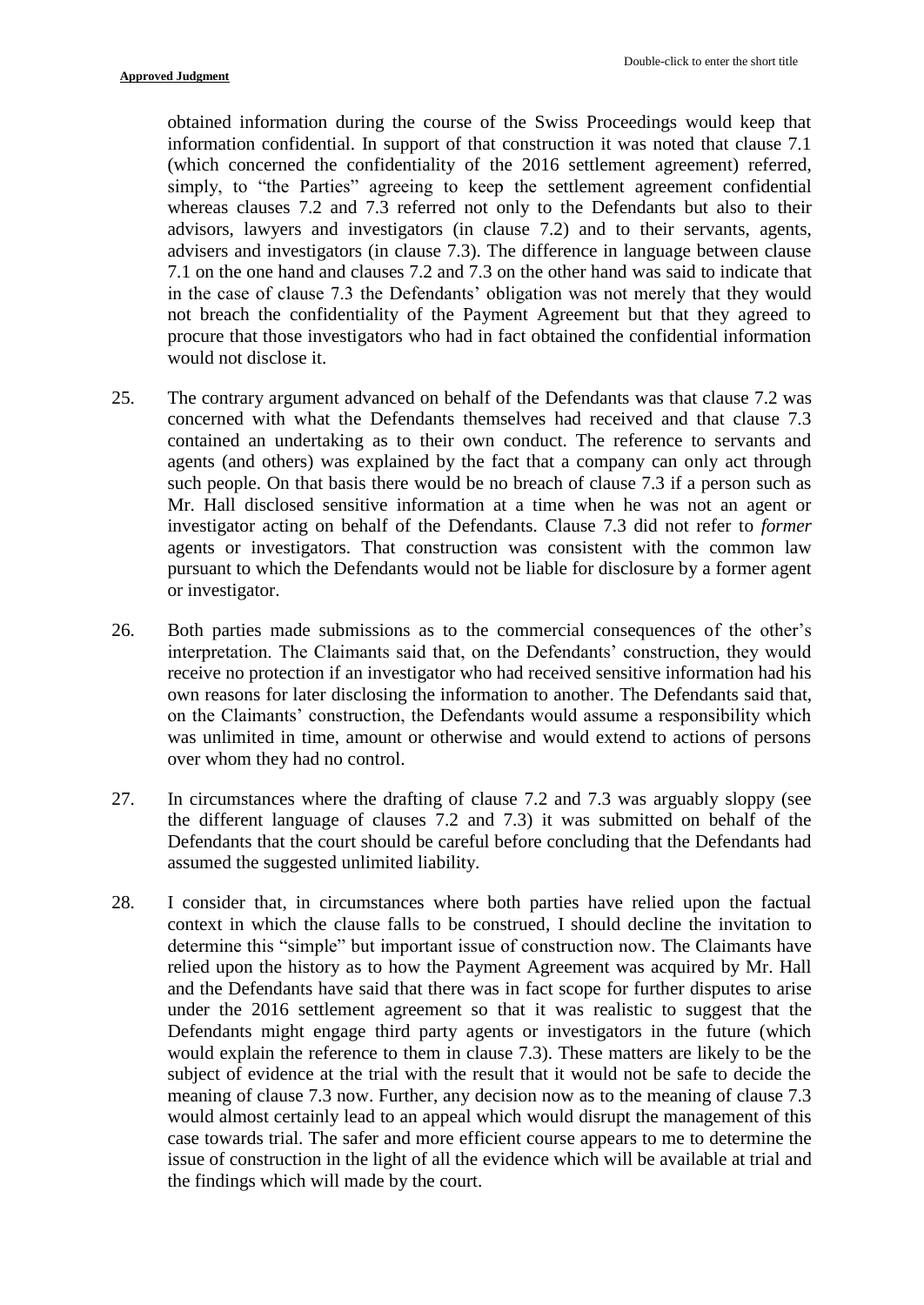- 29. It suffices to say that, although there is force in the Claimants' construction, which may well succeed at trial, the Defendants' submission as to the meaning of clause 7.3, though perhaps lacking the force of the Claimants' construction, cannot be said to be no more than fanciful or to carry with it no degree of conviction.
- 30. I therefore give permission to re-amend in this regard (and refuse to strike out the allegation).

#### Issue 3; the public policy point

- 31. The Defendants maintain that the Claimants acted in breach of trust and of fiduciary and other duties by having entered into the Payment Agreement with PDVSA and having kept the proceeds rather than paying them over to the joint ventures in which Latin American was interested. The question for the court is whether that fact (as it must for present purposes be assumed to be) will or may operate to preclude any finding that there has been a breach of the 2016 settlement agreement. The proposition of law relied upon is that there is no confidence as to the disclosure of iniquity; see *Gartside v Outram* (1857) 26 LJ Ch (NS) 113, *Initial services v Putterill* [1968] 1 QB 396, *Beloff v Pressdram* [1973] 1 AER 241, *British Steel Corp. v Granada TV* [1981] AC 1096 and *Lion Laboratories v Evans* [1985] QB 526.
- 32. These authorities provide support for the Defendants' proposition that "the law will not recognise any enforceable obligation of confidence in respect of serious wrongdoing". This proposition was the foundation of an argument that the natural interpretation of the 2016 settlement agreement is that the parties were referring to information which was *legitimately* private and confidential. Alternatively, if the settlement agreement prohibited the disclosure of serious wrongdoing, such prohibition was unenforceable.
- 33. Counsel for the Claimants said that there was no scope for reading a proviso into clauses 7.2 and 7.3 to the effect that documents exposing wrongdoing or containing information to which a third party is entitled cannot constitute "sensitive information". This was because the "relationship between the parties ….was one of profound hostility" and that it is not "credible to suggest that, within the context of that relationship, the Claimants would have agreed *sub silentio* to the Defendants being entitled, on their own initiative, to the release of any of the Claimants' confidential information to third parties in any circumstances save those in which the Defendants had literally no other alternative but to do so." Reliance was also placed on clause 7.4 which was said to make clear that release of information to third parties was a last resort. Finally, Mr. Hall was not acting as a whistle-blower but took part in a "grubby exchange for compromising video footage which he thought would be of use to another client."
- 34. In oral submissions counsel for the Claimants submitted that the proposition relied upon by the Defendants, which was the foundation of both the construction and enforceability arguments, was unsound in the context of completed as opposed to contemplated wrongdoing.
- 35. Reliance was placed on the decision of the Court of Appeal in *Weld-Blundell v Stephens* [1919] 1 KB 520. In that case the plaintiff had requested the defendant, an accountant, to investigate the affairs of a company. In his letter of instructions to the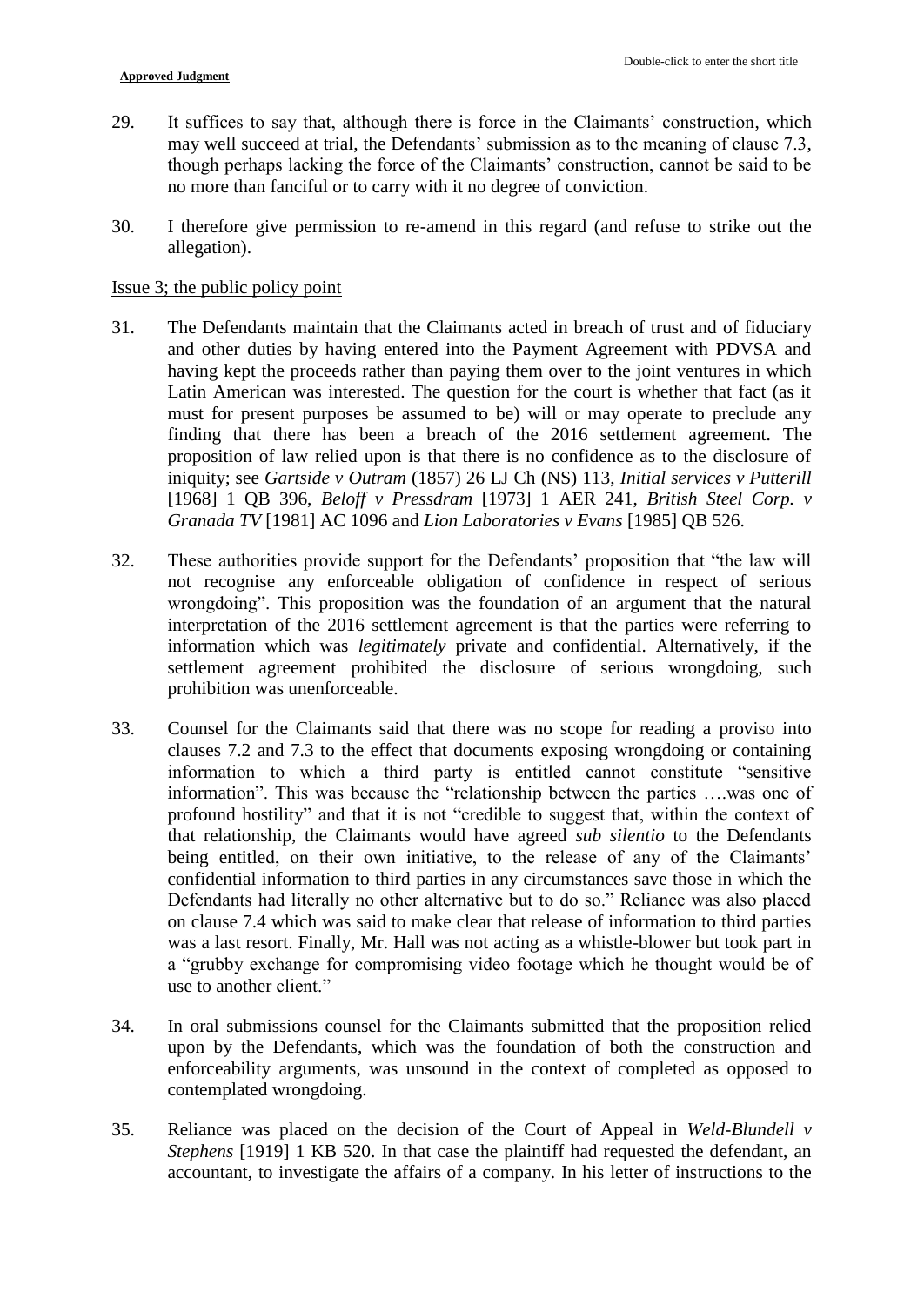defendant the plaintiff libelled the company. A partner of the defendant negligently left the letter at the company's office where it was read. That led to a successful libel action in which the company recovered damages from the plaintiff. The plaintiff then sued the defendant for breach of an implied duty to keep the letter secret. The Court of Appeal held that it was the duty of the defendant to keep the letter secret but that the plaintiff could only recover nominal damages because any substantial damages were in the nature of an indemnity for the consequences of the plaintiff's own wrong.

- 36. The Court of Appeal was faced with a submission (see p. 526) that there was no duty not to disclose the contents of the letter because any contract to do so would be either an illegal contract or against public policy and consequentially unenforceable. Reliance was placed (see p. 523) on the decision in *Gartside v Outram* (as was done in the present case). This submission was not accepted by the Court of Appeal.
- 37. Bankes LJ said (at p.527) that the case was one "where the wrong was completed before the communication was disclosed and where public policy is better served by respecting the confidence than by abusing it".
- 38. Warrington LJ said (at pp.534-5) that the fraud alleged in *Gartside v Outram* "was a systematic fraud pursued by the plaintiff in the course of their business and the disclosure of the evidence in the defendant's possession would tend to prevent such frauds in the future. I doubt whether the Vice-Chancellor would have come to the same conclusion where, as in the present case, the question related to a single document, the writing and publication of which is no doubt a cause of action, but the disclosure of which serves no useful purpose, except to enable the person libelled to recover damages for a libel, the existence of which, but for the defendant's neglect, might never have been known to anyone."
- 39. Scrutton LJ (at pp.547-8) said of *Gartside v Outram:* "The clients there had committed frauds, which their confidential clerk had known as such confidential clerk. The Court refused to restrain him from disclosing them. The acts were fraudulent, and clearly criminal, and there was no public policy, such as the importance of defence by solicitors, to enforce the agreement: the frauds were not committed in pursuit of any aim supposed to be of public advantage. The Court declined to exercise its equitable jurisdiction and left the claimant to his remedy at law." By contrast, when dealing with the case before the court he said (at p.548): "I think that the public policy of enforcing all agreements, especially agreements such as this, overrides the public as to criminal acts".
- 40. It seems to me that the reasoning of the Court of Appeal, which led to the conclusion that it was the duty of the defendant to keep the contents of the letter secret, was based upon a balancing exercise between the public policy of enforcing an agreement and the suggested countervailing public policy in revealing the commission of a private wrong. I am not convinced that the Court of Appeal drew a hard and fast line between wrongdoing which was complete and wrongdoing which was contemplated. Of the three appellate judges only Bankes LJ articulated such a distinction but he nevertheless had regard to what best served the public interest; cf the remarks of Lord Denning MR in *Initial Services Ltd. v Putterill* [1968] 1 QB 396 at p.405 F and the discussion in *Gurry on Breach of Confidence* 2<sup>nd</sup> ed. at paragraphs 16.14 and 16.15.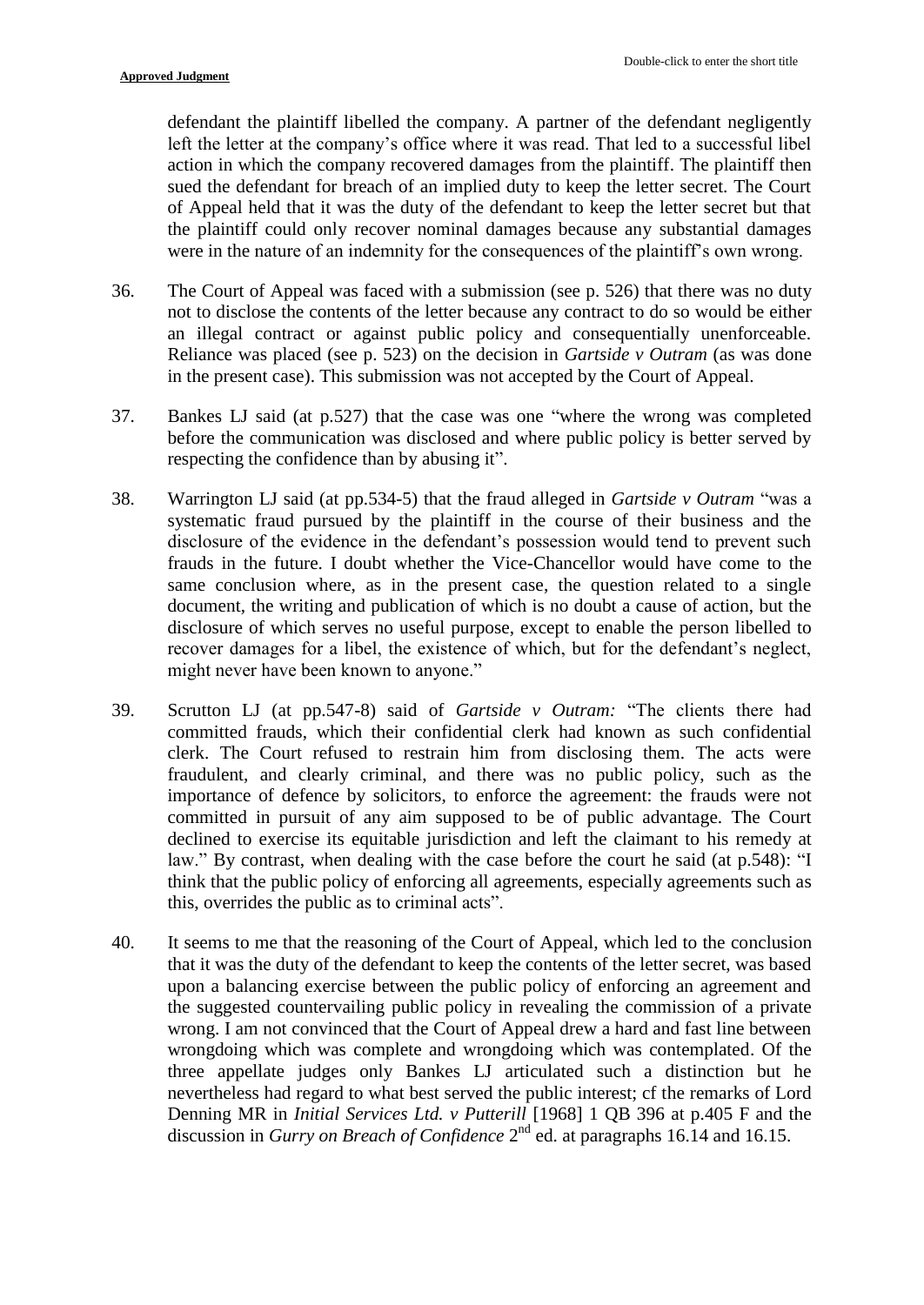41. That a balancing exercise between competing public policies is the correct analysis is also indicated by the speech of Lord Goff in *AG v Guardian Newspapers (No.2)* [1990] AC 109 at p. 282 E-G:

> "…although the basis of the law's protection of confidence is that there is a public interest that confidences should be preserved and protected by the law, nevertheless that public interest may be outweighed by some other countervailing public interest which favours disclosure…..It is this limiting principle which may require a court to carry out a balancing operation, weighing the public interest in maintaining confidence against a countervailing public interest favouring disclosure. ….Embraced within this limiting principle is, of course, the so-called defence of iniquity. In origin, this principle was narrowly stated, on the basis that a man cannot be made "the confidant of a crime or a fraud: see *Gartside v Outram* …

- 42. Lord Goff's "limiting principle" was relied upon by counsel for the Claimants at paragraph 47 of their skeleton argument.
- 43. However, Counsel for the Claimants said that the Defendants' pleaded case as to construction and unenforceability did not depend upon such a balancing exercise and that there was no prospect that their pleaded case would prevail at trial. He may be right that the balancing exercise has not been pleaded but it is clear from the Defendants' skeleton argument (see paragraph 64) that they maintain that, if, contrary to their submission, a balancing exercise is required that must be a matter for trial. Thus at trial the balancing exercise will be in play; not least because the Claimants say that Lord Goff's limiting principle is the true principle. Whatever the true position in law is I do not consider that in this fact sensitive area it would be appropriate to attempt to reach a concluded view at this hearing as to the correctness in law of the Defendants' arguments as to construction and enforceability. Whilst I can foresee difficulties in way of these arguments I cannot say that the arguments are fanciful or that they do not carry the required degree of conviction to make it appropriate to give permission to re-amend to plead them. The Defendants are seeking, it seems to me, to develop the public policy aspect of this area in the law in such a way as to exclude the need for a balancing exercise. Consideration of the opposing arguments, which concern public policy, should be left to trial and not decided at this stage.
- 44. Counsel further submitted that the Defendants had no real prospect of establishing that Mr. Hall's disclosures were protected by Lord Goff's limiting principle in circumstances where there was no evidence that either he or the Defendants knew or were aware of any reason to believe that the Payment Agreement exposed wrongdoing on the part of the Claimants. However, counsel for the Defendants suggested that "it is by no means obvious that [Mr. Hall] was unaware of the significance of what he was disclosing" and referred to the evidence of Mr. Preston (the solicitor who acted for Latin American) which suggested that Mr. Hall had offered to provide information "that would assist [Latin American] in their claims against Maroil". Mr. Hall has been joined as a third party to these proceedings by the Defendants and so may have evidence to give on this issue at trial. In those